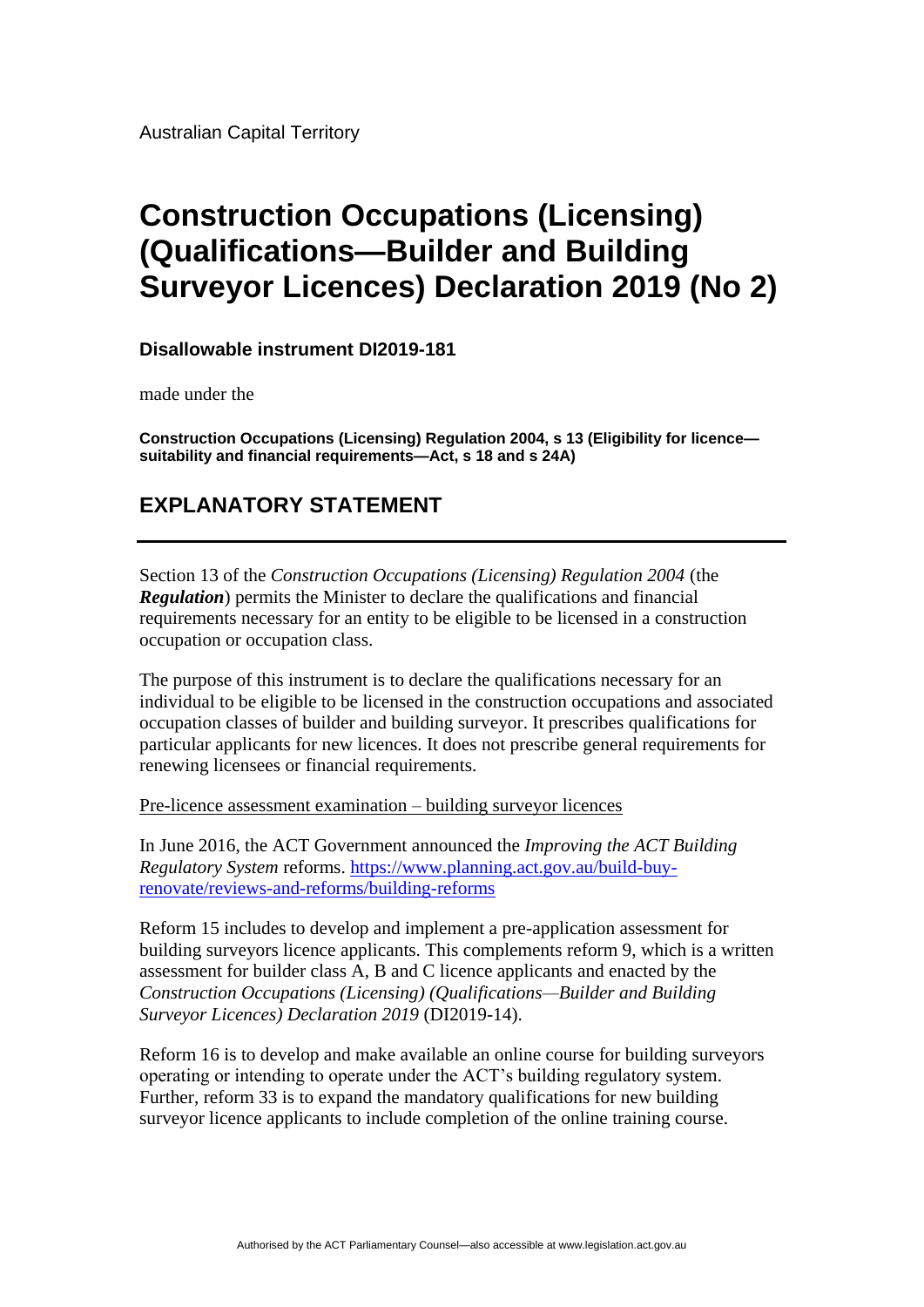This instrument requires that in addition to existing qualification requirements

- for applications made on or after 1 September 2019, the applicant has successfully completed the online course *Introduction to the ACT Building Regulatory System* developed by the ACT Government and delivered by a course provider authorised by the ACT Government to provide the course; and
- for applications made on or after 1 November 2019, the applicant also undertakes and passes an assessment set by the Construction Occupations Registrar.

The methods in the instrument provide that to be eligible for a licence under the available methods, an applicant who has previously been refused a licence because they have not passed an assessment required for eligibility, must not make a new application within a prescribed period after the licence is refused. The prescribed period is six months after the first licence refusal, one year after the second refusal and two years after a third or subsequent refusal.

Similar periods are included for previous licensees who have not had their licenses renewed because they have not passed a required assessment.

These periods are included because results from the builder licence examinations demonstrated that applicants who made multiple attempts in a short period of time were not necessarily more likely to pass the exam. In most cases, the applicants were more likely to fail multiple attempts in a short period of time.

If an applicant cannot pass the examination on the second attempt when they are aware of the type of questions that will be asked and have experience taking the examination, they are likely to need further study and practice before they attempt the examination again. The ineligibility periods increase, as applicants that repeatedly fail the examination may need more extensive training than can be undertaken in a short period of time.

#### Builder licences

The instrument makes no changes to qualifications for builder licence classes.

#### Revocation and commencement

The instrument revokes the *Construction Occupations (Licensing) (Qualifications— Builder and Building Surveyor Licences) Declaration 2019* (DI2019-14).

The instrument commences on the day after its notification date.

The declaration under section 13 of the Regulation is a disallowable instrument and must be presented to the Legislative Assembly within 6 sitting days after its notification pursuant to section 64 of the *Legislation Act 2001*.

### **Regulatory Impact Statement (RIS)**

Section 34 of the *Legislation Act 2001* provides that if a proposed subordinate law or disallowable instrument (the proposed law) is likely to impose appreciable costs on the community, or a part of the community, then, before the proposed law is made, the